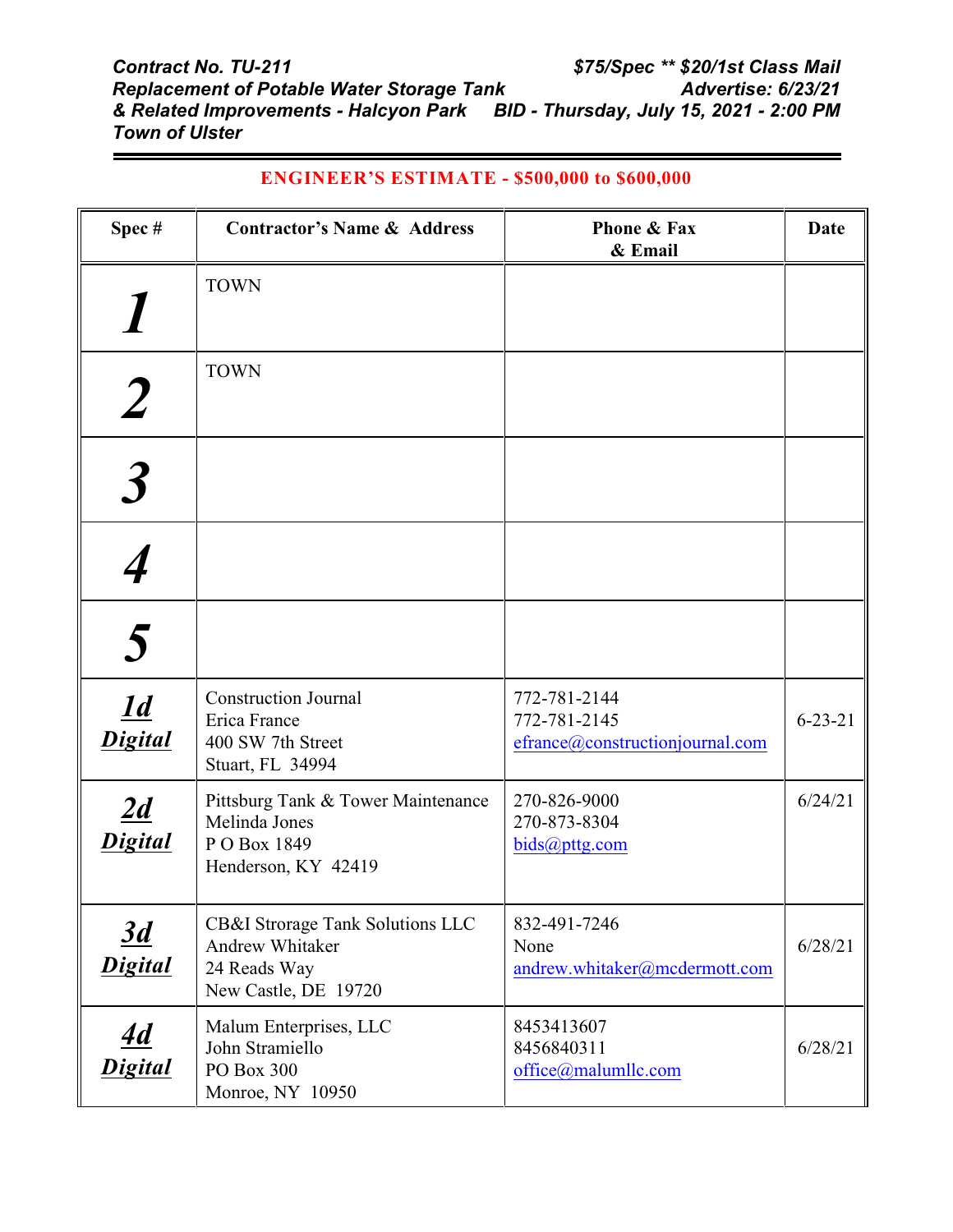| Spec#                             | <b>Contractor's Name &amp; Address</b>                                                                                         | <b>Phone &amp; Fax</b><br>& Email                                     | <b>Date</b> |
|-----------------------------------|--------------------------------------------------------------------------------------------------------------------------------|-----------------------------------------------------------------------|-------------|
| <u>5d</u><br>Digital              | Wagner Enterprise<br>Jeremy Brogan<br>70 W. Long Lake Rd.<br>Troy, MI 48098                                                    | 248-879-9000<br>248-879-9000<br>$j$ eremy@wagnerenterprise.com        | 6/28/21     |
| <u>6d</u><br>Digital              | ConstructConnect<br>Samantha McCoy<br>3825 Edwards Rd<br>Suite 800<br>Cincinnati, Ohio 45209                                   | 5134566801<br>866-570-8187<br>Samantha.McCoy@constructconn<br>ect.com | 6/28/21     |
| $\overline{2d}$<br><b>Digital</b> | Statewide Aquastore, Inc.<br>Megan Pasinski<br>6010 Drott Drive<br>East Syracuse, NY 13057                                     | 315-433-2782<br>315-433-5083<br>megan@besttank.com                    | 6/28/21     |
| $\mathbf{8d}$<br>Digital          | <b>Eastern Contractors Association</b><br>Judy Ploof<br>6 Airline Drive<br>Albany, NY 12205                                    | $(518) 869 - 0961$<br>$(518) 869 - 2378$<br>judyp@ecainc.org          | 6/28/21     |
| $\overline{9d}$<br>Digital        | W.M. Schultz Construction, Inc.<br>Terri Boland<br>831 State Rt. 67, Curtis Ind. Park<br>PO Box 2620<br>Ballston Spa, NY 12020 | 5188850060<br>5188850744<br>tboland@wmschultz.com                     | 6/28/21     |
| <u> 10d</u><br>Digital            | United Industries Group Inc.<br>Laura Berry<br>11 Rancho Cir<br>Lake Forest, CA 92630                                          | 949-759-3200<br>949-759-3425<br>lberry@unitedind.com                  | 6/28/21     |
| 11d<br><b>Digital</b>             | Arold Construction Co., Inc.<br>Gina Wiley<br>51 Powder Mill Bridge Road<br>Kingston, NY 12401                                 | 845-336-8753<br>845-336-8245<br>gina.wiley@arold.us                   | 6/28/21     |
| <u>12d</u><br><b>Digital</b>      | Amity Construction Corp.<br>Matt Thompson, President<br>24 Haviland Road<br>Poughkeepsie, NY 12601                             | 845-471-9252<br>845-471-9252<br>info@amityconstructioncorp.com        | 6/28/21     |

## **ENGINEER'S ESTIMATE - \$500,000 to \$600,000**